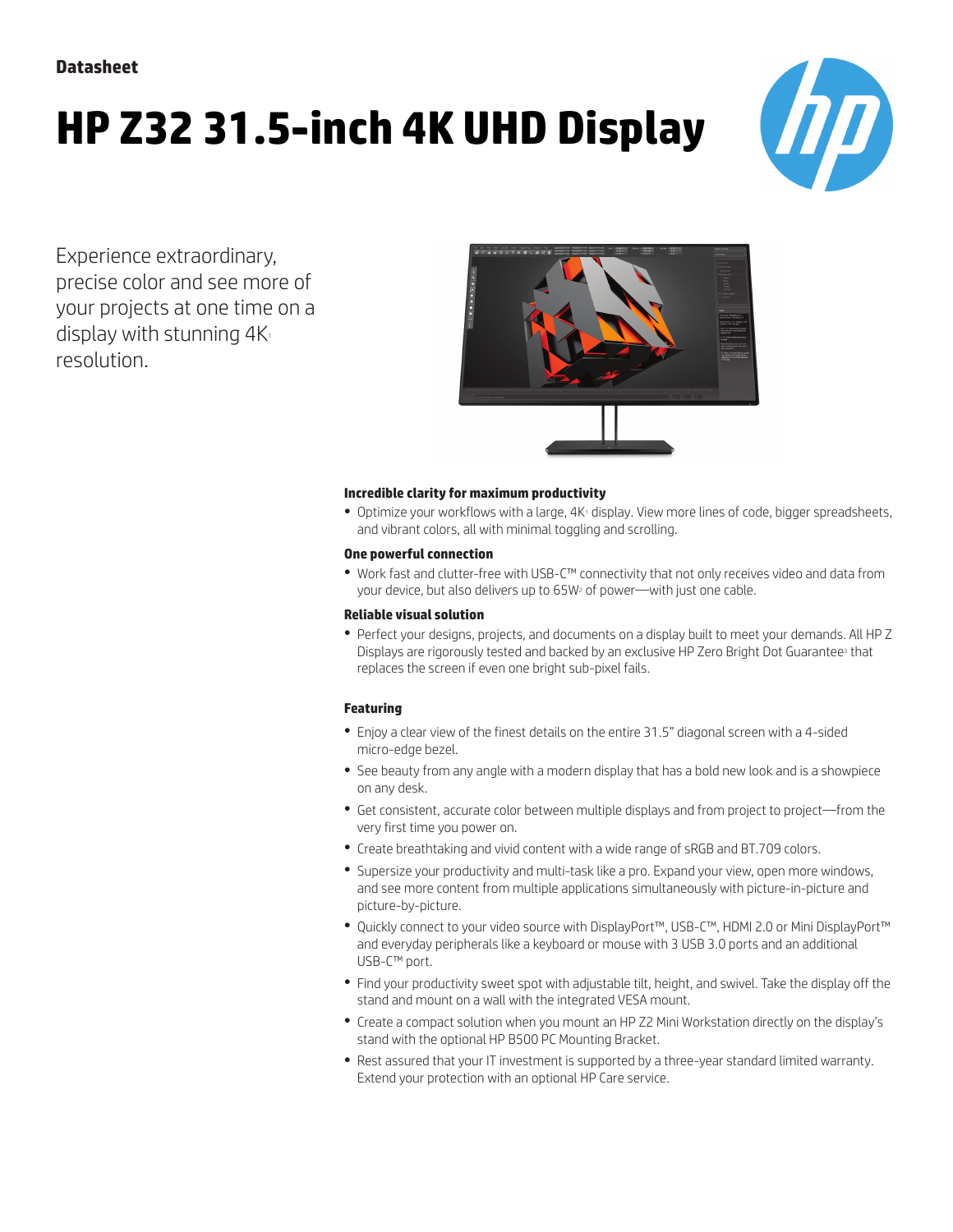## **HP Z32 31.5-inch 4K UHD Display Specifications Table**



| <b>Display Size (diagonal)</b>                          | 80 cm (31.5")                                                                                                                                                                                                                 |  |  |
|---------------------------------------------------------|-------------------------------------------------------------------------------------------------------------------------------------------------------------------------------------------------------------------------------|--|--|
| <b>Display Type</b>                                     | IPS w/LED backlight                                                                                                                                                                                                           |  |  |
| <b>Panel Active Area</b>                                | 27.45 x 15.44 in; 69.73 x 39.22 cm                                                                                                                                                                                            |  |  |
| <b>Viewing Angle</b>                                    | 178° horizontal; 178° vertical                                                                                                                                                                                                |  |  |
| <b>Brightness</b>                                       | 350 cd/m <sup>2 1</sup>                                                                                                                                                                                                       |  |  |
| <b>Contrast Ratio</b>                                   | 1300:1 static; 5000000:1 dynamic 1                                                                                                                                                                                            |  |  |
| <b>Response Time</b>                                    | 14 ms gray to gray 1                                                                                                                                                                                                          |  |  |
| <b>Aspect Ratio</b>                                     | 16:09                                                                                                                                                                                                                         |  |  |
| <b>Native Resolution</b>                                | 4K UHD (3840 x 2160 @ 60 Hz)                                                                                                                                                                                                  |  |  |
| <b>Resolutions Supported</b>                            | 3840 x 2160; 2560 x 1600; 2560 x 1440; 1920 x 1200; 1920 x 1080; 1600 x 1200; 1680 x 1050; 1600 x 900; 1440 x 900; 1280 x 1024; 1280 x 800; 1280<br>x 768; 1280 x 720; 1024 x 768; 800 x 600; 720 x 480; 720 x 400; 640 x 480 |  |  |
| <b>Display Features</b>                                 | Anti-glare; In plane switching; Language selection; LED Backlights; On-screen controls; Plug and Play; User programmable; Anti-static                                                                                         |  |  |
| <b>User Controls</b>                                    | Brightness; Color Control; Exit; Image Control; Information; Input Control; Language; Management; Menu; PIP Control; Power                                                                                                    |  |  |
| <b>Input Signal</b>                                     | 1 DisplayPort™ 1.2; 1 mini DisplayPort™ 1.2; 1 HDMI 2.0; 1 USB Type-C™ (Alternative mode DisplayPort™ 1.4, power delivery up to 65 W);<br>(with HDCP support)                                                                 |  |  |
| <b>Ports and Connectors</b>                             | 1 USB Type-C™ (DisplayPort 1.2, power delivery up to 65 W); 3 USB 3.0 (downstream) 1                                                                                                                                          |  |  |
| <b>Input Power</b>                                      | Input voltage: 100 to 240 VAC                                                                                                                                                                                                 |  |  |
| <b>Power Consumption</b>                                | 185 W (maximum), 70 W (typical), 0.5 W (standby)                                                                                                                                                                              |  |  |
| <b>Dimensions with Stand</b><br>$(W \times D \times H)$ | 28.12 x 9.76 x 22.22 in<br>71.45 x 24.8 x 56.44 cm                                                                                                                                                                            |  |  |
| <b>Dimensions without</b><br>Stand (W x D x H)          | 28.12 x 1.75 x 16.17 in<br>71.45 x 4.45 x 41.09 cm                                                                                                                                                                            |  |  |
| Weight                                                  | 26.81 lb<br>12.16 kg<br>With stand                                                                                                                                                                                            |  |  |
| <b>Ergonomic Features</b>                               | Tilt: -5 to +20°; Height: 120 mm; Swivel: 90°                                                                                                                                                                                 |  |  |
| <b>Environmental</b>                                    | Arsenic-free display glass; Mercury-free display backlights; Low halogen <sup>2</sup>                                                                                                                                         |  |  |
| <b>Energy Efficiency</b><br><b>Compliance</b>           | EPEAT® Gold; ENERGY STAR® certified                                                                                                                                                                                           |  |  |
| <b>Warranty</b>                                         | 3 year limited warranty including 3 year of parts and labour. Certain restrictions and exclusions apply.                                                                                                                      |  |  |
|                                                         |                                                                                                                                                                                                                               |  |  |

See important legal disclaimers on the last page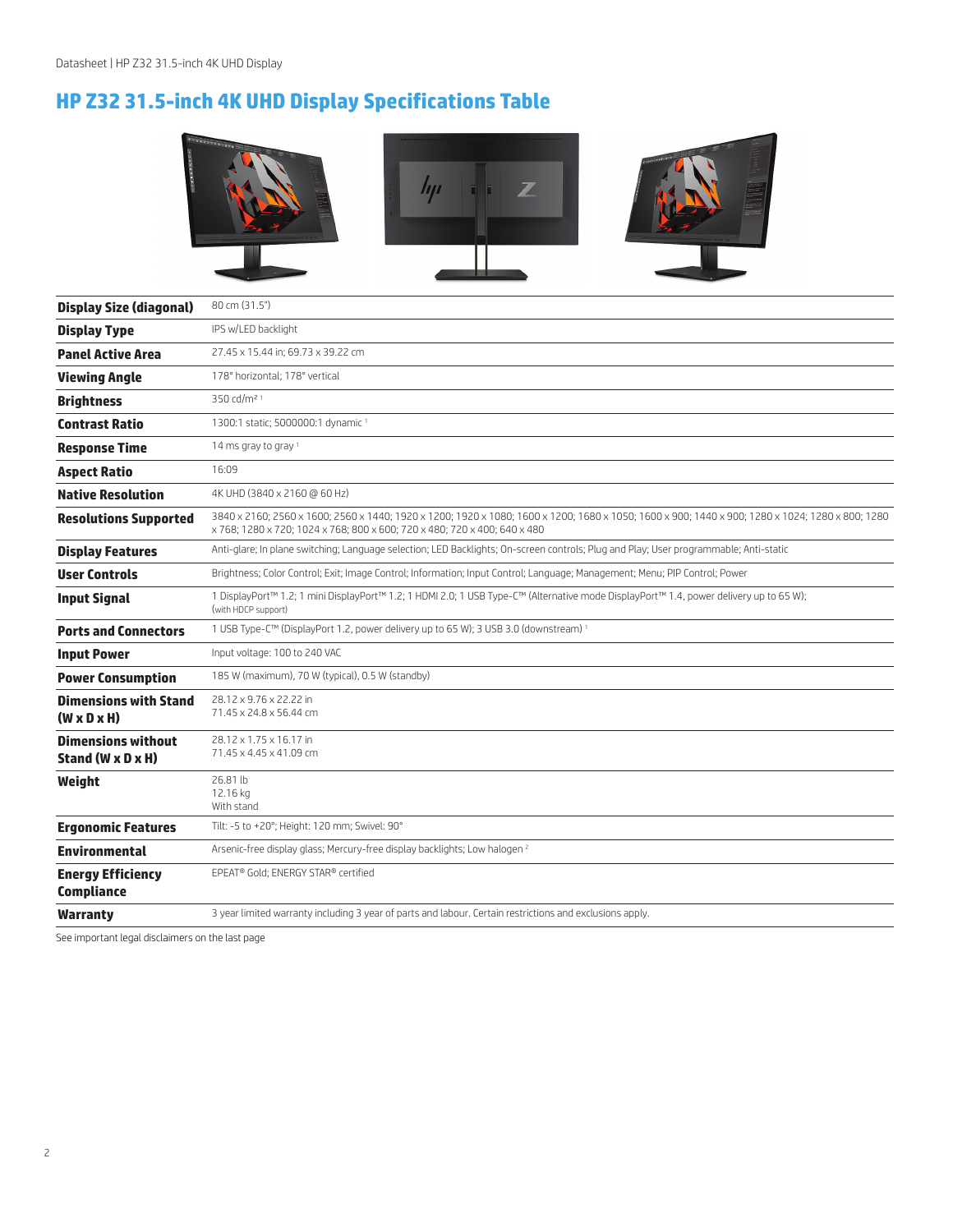### HP Recommended Accessories and services

| <b>HP B500 PC Mounting</b><br><b>Bracket</b>                                                |                | Customize an altogether better solution with the HP B500 PC Mounting Bracket, which lets you attach your HP<br>Workstation, HP Desktop Mini, HP Chromebox or select HP Thin Client directly behind select 2017 and 2018 HP Z<br>Displays. <sup>1</sup><br><b>Product number: 2DW52AA</b>                                                                                                                                                           |
|---------------------------------------------------------------------------------------------|----------------|----------------------------------------------------------------------------------------------------------------------------------------------------------------------------------------------------------------------------------------------------------------------------------------------------------------------------------------------------------------------------------------------------------------------------------------------------|
| <b>HP UHD USB Graphics</b><br><b>Adapter</b>                                                |                | Boost your productivity by extending or mirroring your desktop to a UHD display with the HP UHD USB Graphics Adapter.<br><b>Product number: N2U81AA</b>                                                                                                                                                                                                                                                                                            |
| <b>HP 4 year Next business day</b><br><b>Exchange Extra-Large</b><br><b>Monitor Service</b> | <b>HP</b> Care | When you can't afford to wait for your device to be exchanged, let HP Hardware Next Business Day Advance Exchange get<br>you back up and running as quickly as possible. You'll get remote technical assistance to help you resolve problems. Then,<br>if needed, we'll ship you a replacement unit within the next business day <sup>1</sup> - along with a prepaid waybill to ship back your<br>defective unit.<br><b>Product number: UOJ14E</b> |